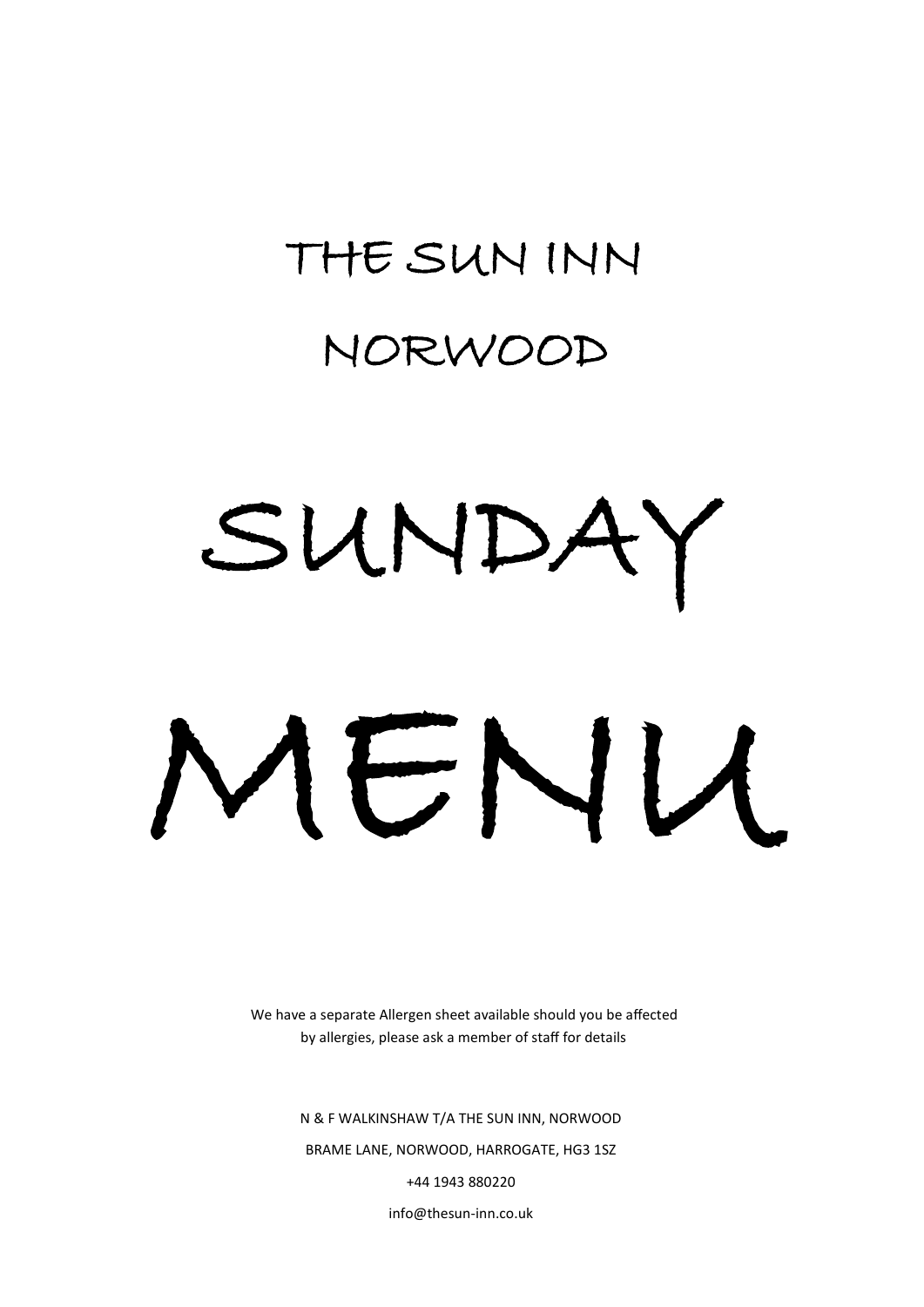#### Starters All £4.45



Mozzarella sticks coated in a garlic flavoured breadcrumb

#### (V) Brie Wedges

French brie wedges, served with Sweet Chilli or Cranberry Dip

#### Sweet Potato Falafel Bites

Spicy and exotic Falafels jammed with chunks of sweet potato, chickpeas and fiery Indian spices, served with vegan mayo

#### Duck & Hoisin Spring Rolls

Mini spring rolls filled with shredded duck & onion combined with sweet hoisin sauce



Chicken breast fillets, coated in crispy golden gluten free breadcrumbs.

#### Fish Goujons

100% haddock fillet strips in a crisp breadcrumb

All served with a salad garnish & a choice of

Garlic Mayo, Sweet Chilli or BBQ dips unless otherwise stated

#### Basket Meals

A simple basket of chips topped with...

Sausages **£4.95** 

Homemade Beef Chilli £5.95

Southern Fried Chicken Fillets £7.95

Hunters Chicken (Bacon, Cheese & BBQ Sauce) £8.45

Kickass Chicken (Cajun Spice, Beef Chilli, Cheese) £8.95

Scampi Basket £7.95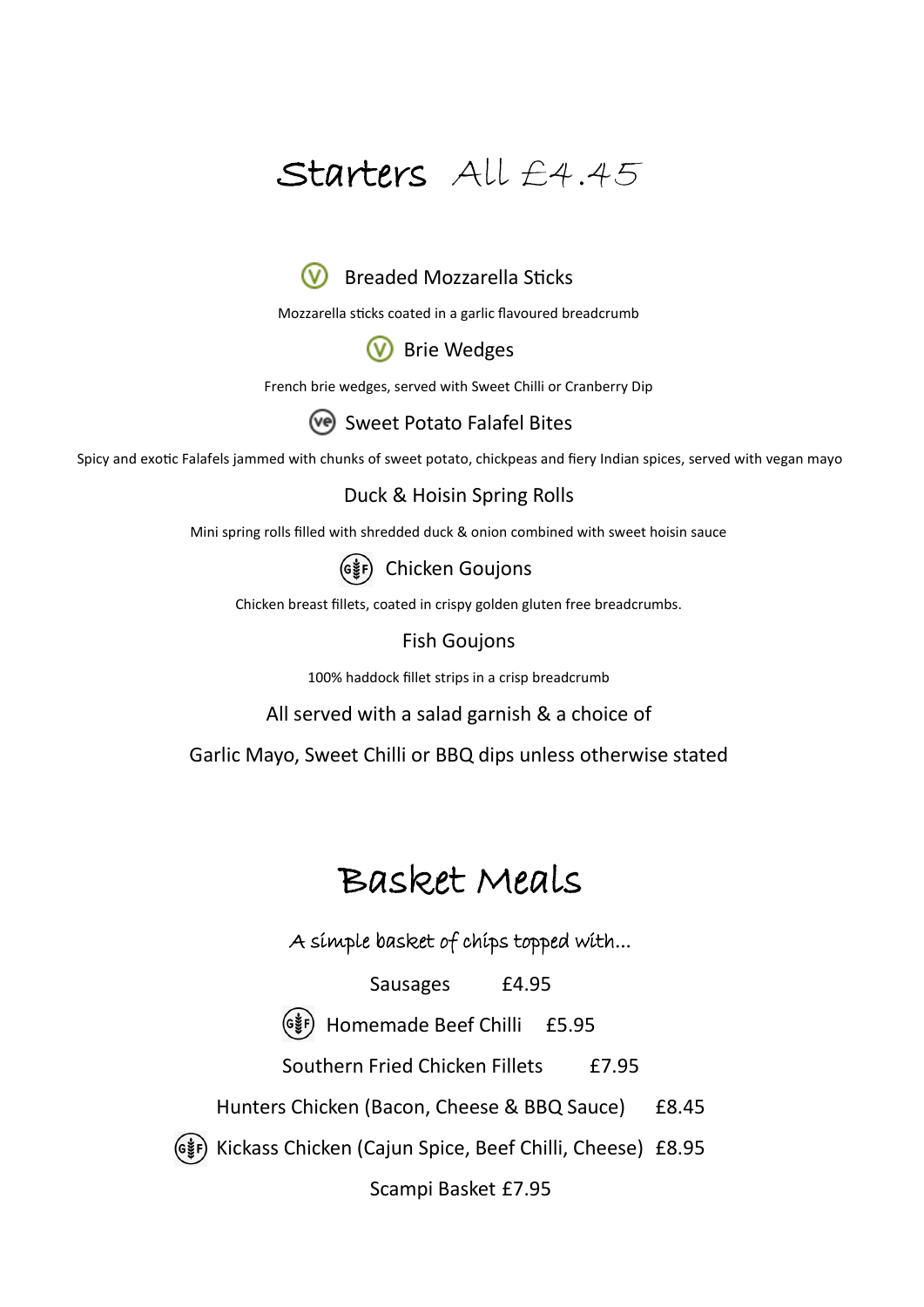## Mains

The Carvery

Available from 12pm until 4pm unless sold out before

| Adult Main Course £11.00 |       | 2 Course £13.75 | 3 Course £16.50 |
|--------------------------|-------|-----------------|-----------------|
| Kids 12 & Under          | £6.50 | 2 Course £9.25  |                 |
| Kids 5 & Under           | £3.00 |                 |                 |

Generally a choice of Beef, Pork & Gammon, with Vegetables, Roast & New Potatoes, Yorkshire Puddings, Stuffing, Cheese sauce and Gravy. Vegetarian options available, Ask for details

We are unable to guarantee availability later in the day of all items so please check before purchase!

**YOU MUST ORDER YOUR CARVERY FROM THE BAR**, Upon ordering a carvery you will be given a buzzer, please remain seated until your buzzer is activated, at that point you may approach the carvery and be served. This is to keep queuing to a minimum.

| Homemade Chilli                                                                                  |       |  |
|--------------------------------------------------------------------------------------------------|-------|--|
| Served with a choice of chips, basmati rice or both $+$ £1 & a salad garnish                     |       |  |
| Homemade Lasagne                                                                                 | £9.95 |  |
| Served with a choice of chips, jacket or garlic bread & a salad garnish                          |       |  |
|                                                                                                  |       |  |
| Vegetable Sausages & Mash with vegetarian gravy                                                  | £7.95 |  |
| Vegan Lincolnshire Sausages served with chips & mushy peas                                       |       |  |
| Spinach & Ricotta Cannelloni served with chips or jacket & a salad garnish                       |       |  |
| $\mathsf{Q}$ Chickpea, Sweet Potato & Spinach Curry served with basmati rice, chips or both + £1 |       |  |
| <b>Ve</b> Mushroom & Mixed Lentil Bolognaise served on penne pasta                               |       |  |
| Three Bean & Sweet Potato Chilli served with basmati rice or chips                               |       |  |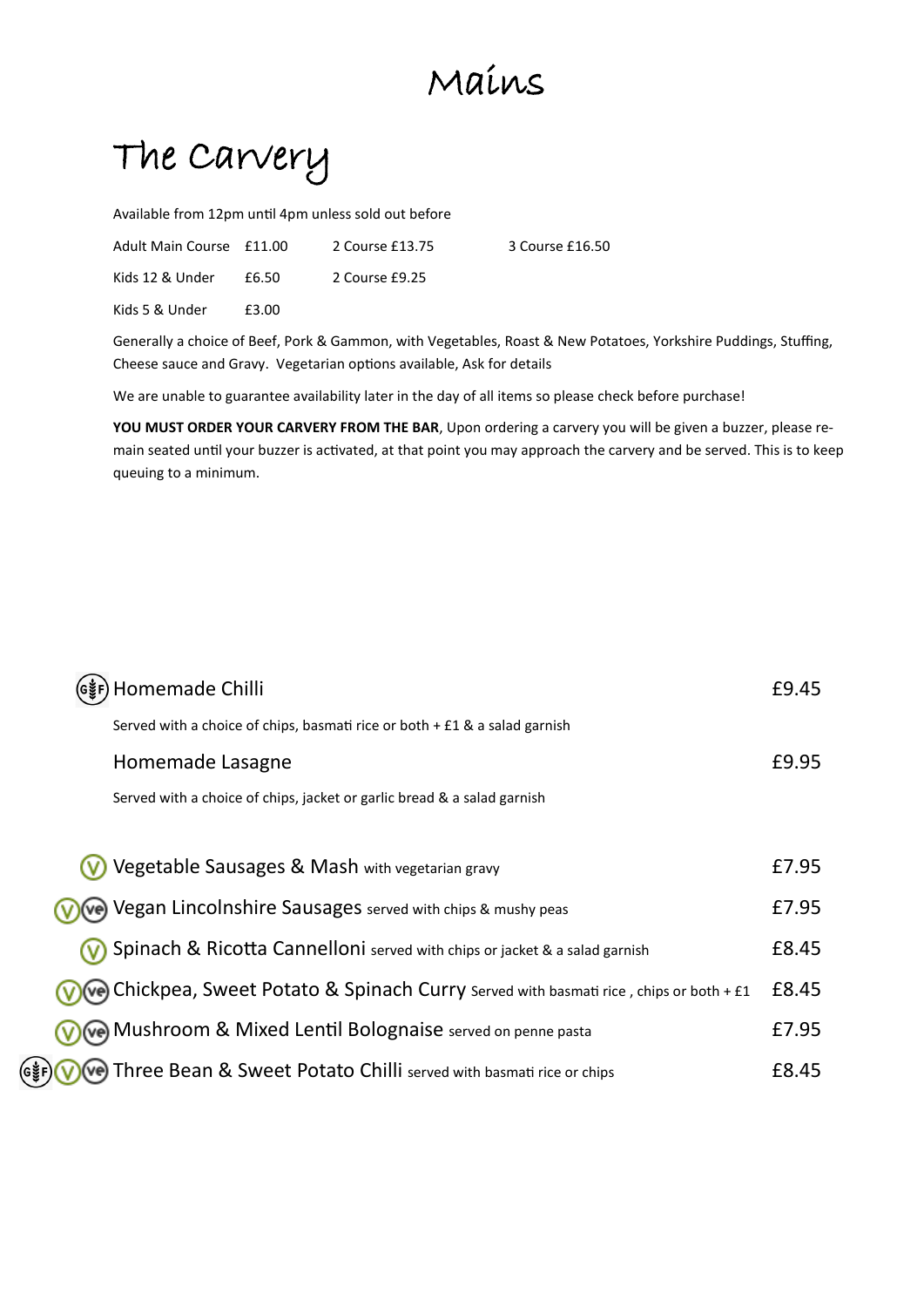#### Extras

| Handful of chips       | £1.50 |  |  |
|------------------------|-------|--|--|
| Handful of cajun chips | £1.75 |  |  |
| Halloumi fries         | £3.00 |  |  |
| <b>Basket of chips</b> | £2.50 |  |  |
| Basket of cajun chips  | £2.75 |  |  |
| Basket of cheesy chips | £3.50 |  |  |
| Garlic Bread<br>£2.00  |       |  |  |
| Portion of mash        | £2.00 |  |  |
| Portion of vegetables  | £2.00 |  |  |

#### Desserts £4.25

Served with Cream, Ice Cream, Vegan Ice Cream or Custard where applicable

**W** Hot Chocolate Fudge Cake  $(\circ \circledast)$  Sticky Toffee Pudding Ginger Sponge Pudding Topped With Rum & Raisin Sauce **W** Treacle Tart **W** Apple Crumble Raspberry & Vanilla Sponge Topped With Raspberry Compote  $(\circ \sharp)$  Chocolate Brownie \*£2.50 Small Ice Cream £1.50 vegan vanilla option available Large Ice Cream £2.50 vegan vanilla option available Sorbet  $\overline{2.50}$ Please ask for available flavours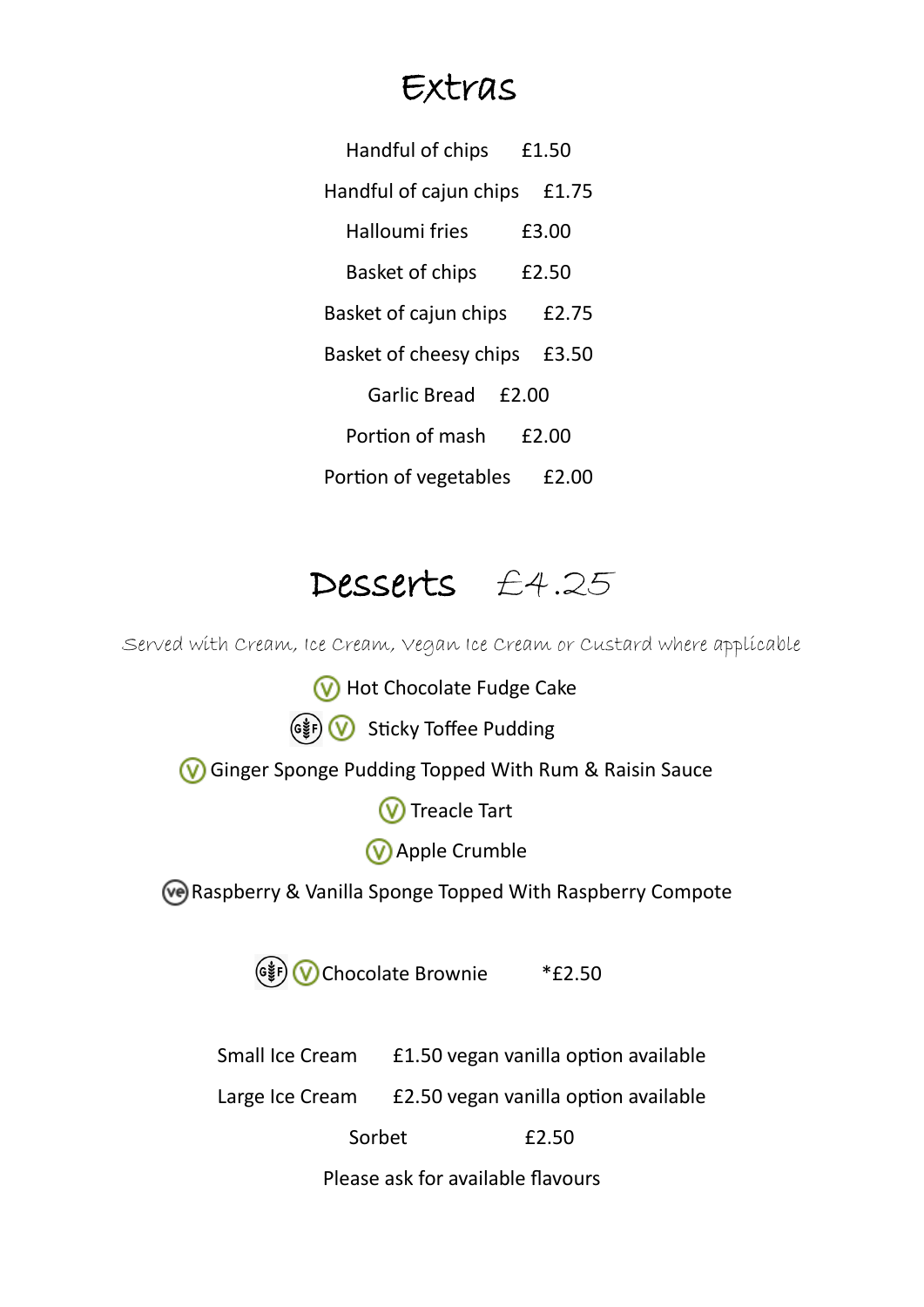# Yorkshire Puddings

Large Yorkshire Pudding filled with…

Gravy £5.25 Sausage & Gravy £6.45 Beef & Gravy £6.95 Homemade Beef Chilli £7.45 Kickass Chicken (Cajun Spice, Beef Chilli, Cheese) £8.25 Vegetable Sausages & Vegetarian Gravy £6.95 **V** Vegetables & Vegetarian Gravy £6.95

# Lite Bites & Smaller Portions

Choose any starter with chips & salad **E6.95** 

Jackets from £3.95

Served with salad garnish & homemade coleslaw

Plain with Butter £3.95

Toppings £1 each

Choose From : Cheese, Bacon, Beans, Chilli, Tuna